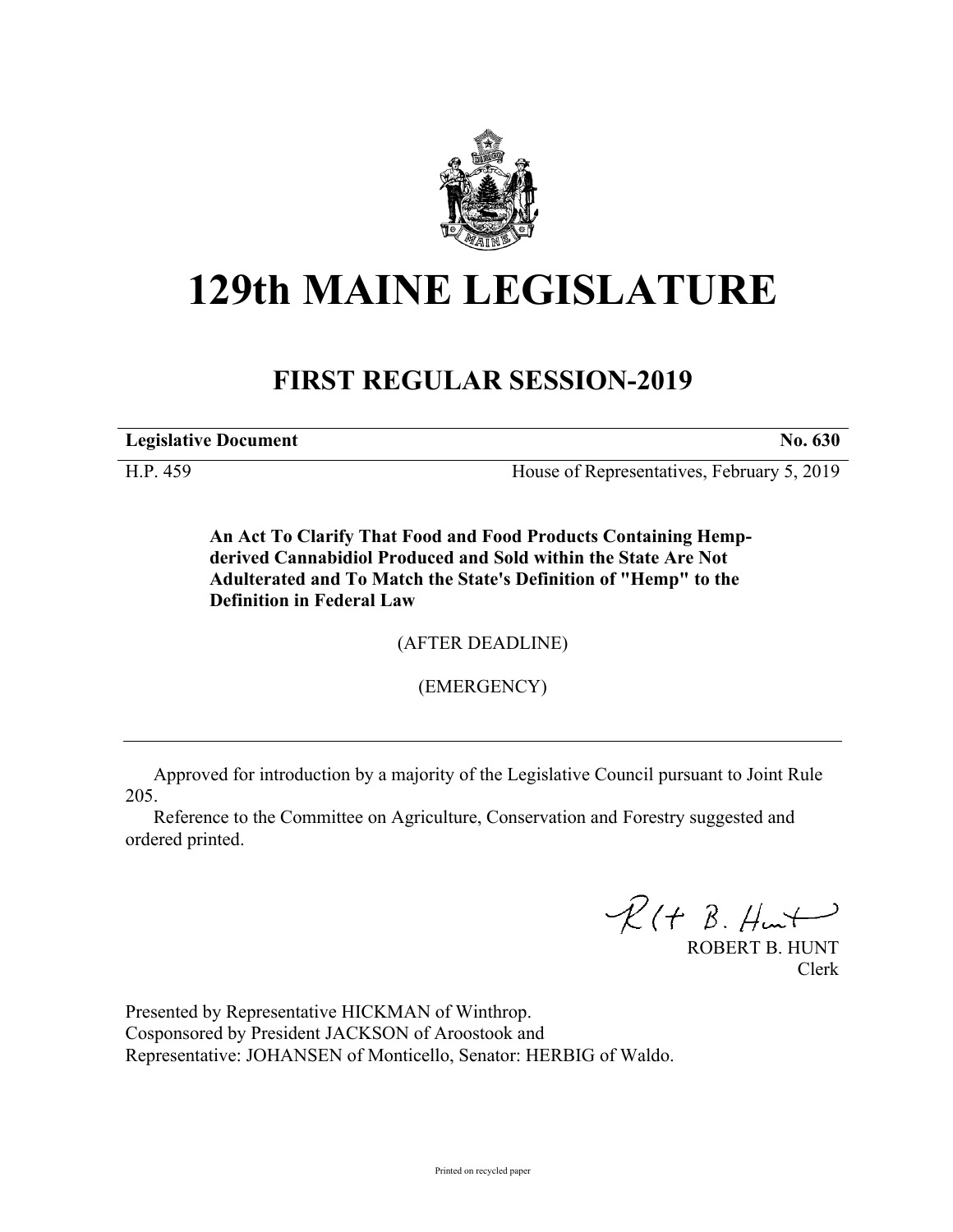**Emergency preamble. Whereas,** acts and resolves of the Legislature do not become effective until 90 days after adjournment unless enacted as emergencies; and

 **Whereas,** the federal Food and Drug Administration, in response to the passage of the federal Agriculture Improvement Act of 2018, released a statement announcing that it is unlawful under the Federal Food, Drug, and Cosmetic Act to introduce food containing added cannabidiol into interstate commerce because it is an active ingredient in a federally approved pharmaceutical drug; and

 **Whereas,** the health inspection program within the Maine Centers for Disease Control in the Department of Health and Human Services has sent letters to retail food establishments in the State and regulators from the Department of Agriculture, Conservation and Forestry have contacted pet stores explaining that any food or food products containing hemp-derived cannabidiol must be removed from shelves, even if those food or food products are not introduced into interstate commerce, which has created anxiety and confusion among business owners, stakeholders and consumers alike; and

**Whereas,** any compliance with the letters or statements from the Department of Health and Human Services or the Department of Agriculture, Conservation and Forestry, which expand the federal Food and Drug Administration's authority to regulate only food that enters into interstate commerce, will undermine state sovereignty, diminish the livelihoods of Maine hemp farmers, food producers and retailers and deprive the people of Maine of the food that they consider necessary for their own or their animals' health and well-being; and

**Whereas,** in the judgment of the Legislature, these facts create an emergency within the meaning of the Constitution of Maine and require the following legislation as immediately necessary for the preservation of the public peace, health and safety; now, therefore,

#### **Be it enacted by the People of the State of Maine as follows:**

- **PART A**
- **Sec. A-1. 22 MRSA §2158-A** is enacted to read:

### **§2158-A. Food and food products containing hemp not adulterated**

 Notwithstanding any other provision of law to the contrary, food or food products that contain hemp or any part of the hemp plant, including the seeds and all naturally occurring cannabinoids, compounds, concentrates, extracts, isolates, resins, isomers, acids, salts, salts of isomers or cannabidiol derivatives, are not considered to be adulterated or misbranded under this subchapter based solely on the inclusion of hemp or any part of the hemp plant. The nonpharmaceutical or nonmedical production, marketing, sale or distribution of food or food products within the State that contain hemp or any part of the hemp plant may not be restricted or prohibited within the State based solely on the inclusion of hemp or any part of the hemp plant. A food establishment may not make any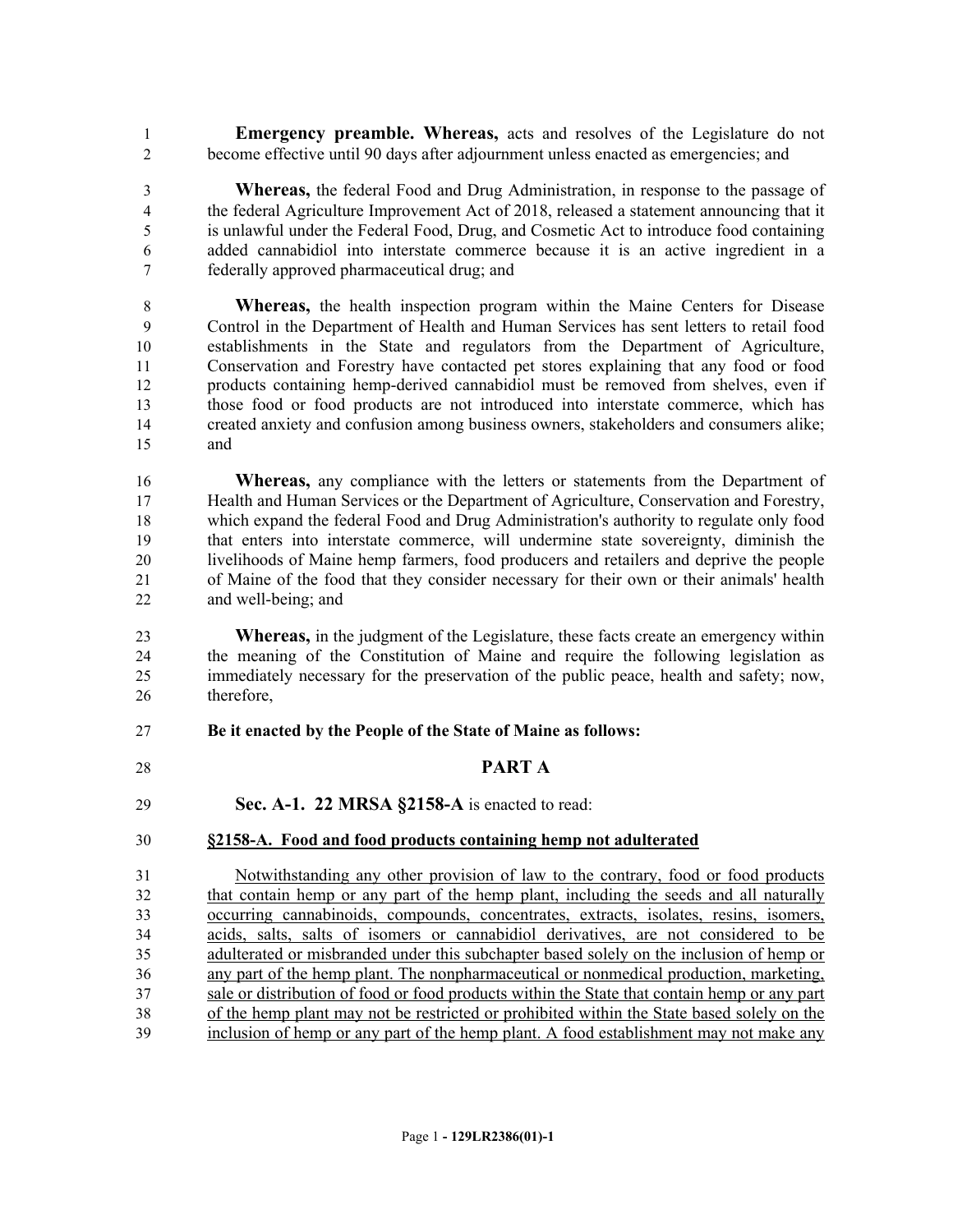claims that food or food products that contain hemp can treat, cure or prevent any disease without approval pursuant to federal law. For the purposes of this section, "hemp" has the same meaning as in Title 7, section 2231, subsection 1.

- **PART B**
- **Sec. B-1. 7 MRSA §2231,** as amended by PL 2015, c. 202, §1, is further amended to read:

#### **§2231. Hemp**

 **1. Definition.** As used in this chapter, unless the context otherwise indicates, "industrial hemp" means any variety of the plant Cannabis sativa L. and any part of that plant, including the seeds and all derivatives, extracts, cannabinoids, isomers, acids, salts and salts of isomers, whether growing or not, with a delta-9-tetrahydrocannabinol 12 concentration that does not exceed of not more than 0.3% on a dry weight basis and that is grown or possessed by a licensed grower in compliance with this chapter. As used in this chapter, unless the context otherwise indicates, "certified seed source" means a source of hemp seeds that are certified by a 3rd party as producing hemp having a delta-16 9-tetrahydrocannabinol concentration that does not exceed of not more than 0.3% on a dry weight basis.

 **2. Growing permitted.** Notwithstanding any other provision of law, a person may 19 plant, grow, harvest, possess, process, sell and buy industrial hemp if that person holds a license issued pursuant to subsection 4. A person licensed pursuant to subsection 4 may plant, grow and harvest only hemp that is grown from seeds acquired from a certified seed source. A person licensed pursuant to subsection 4 may acquire hemp seeds directly from a certified seed source or from a hemp seed distributor licensed in this State distributing hemp seeds pursuant to subsection 2-A.

 **2-A. Seed distribution.** The commissioner may issue a license for a hemp seed distributor if the hemp seeds distributed by the hemp seed distributor are from a certified seed source. The commissioner may issue a license under this subsection to a holder of a seed labeling license pursuant to section 1044-A.

 **3. Application.** A person desiring to grow industrial hemp for commercial purposes shall apply to the commissioner for a license on a form prescribed by the commissioner. The application must include the name and address of the applicant, the legal description of the land area to be used for the production of industrial hemp and a map, an aerial photograph or global positioning coordinates sufficient for locating the production fields.

 **4. License issued.** Upon review and approval of an application, the commissioner shall notify the applicant and request that the application fee determined under subsection 7 be submitted. Upon receipt of the appropriate fee, the commissioner shall issue a license, which is valid for a period of one year and only for the site or sites specified in the license.

 **6. Rules.** The commissioner shall adopt rules to establish an application fee, a license fee, per acre fees for monitoring, sampling and testing and guidelines for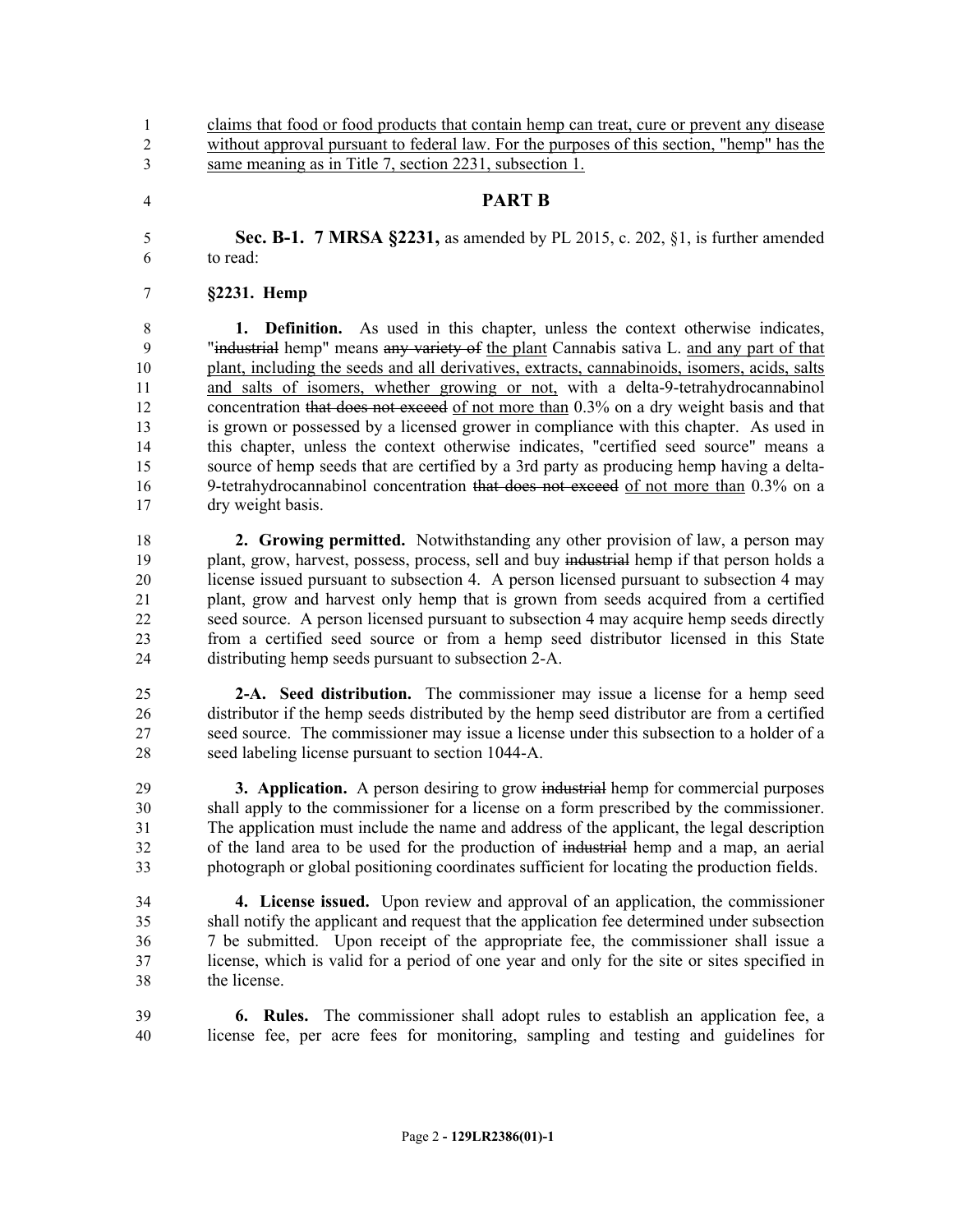| $\mathbf{1}$                     | monitoring the growth and harvest of industrial hemp. Rules adopted pursuant to this                                                                                                                                                                                                                                                                                                                                                                                           |
|----------------------------------|--------------------------------------------------------------------------------------------------------------------------------------------------------------------------------------------------------------------------------------------------------------------------------------------------------------------------------------------------------------------------------------------------------------------------------------------------------------------------------|
| $\overline{2}$                   | subsection are routine technical rules as defined in Title 5, chapter 375, subchapter 2-A.                                                                                                                                                                                                                                                                                                                                                                                     |
| $\mathfrak{Z}$                   | 7. Fees. The commissioner shall establish through rulemaking under subsection 6 an                                                                                                                                                                                                                                                                                                                                                                                             |
| $\overline{4}$                   | application fee, a license fee and per acre fees for monitoring, sampling and testing that                                                                                                                                                                                                                                                                                                                                                                                     |
| $\mathfrak s$                    | are reasonable and necessary to cover the costs of the department. The application fee                                                                                                                                                                                                                                                                                                                                                                                         |
| 6                                | must be no less than \$50 and no more than \$100, the license fee must be no less than                                                                                                                                                                                                                                                                                                                                                                                         |
| 7                                | \$100 and no more than \$500, and the fees for monitoring, sampling and testing must be                                                                                                                                                                                                                                                                                                                                                                                        |
| 8                                | no less than \$1 per acre and no more than \$100 per acre.                                                                                                                                                                                                                                                                                                                                                                                                                     |
| 9                                | All fees received pursuant to this subsection must be paid to the Treasurer of State and                                                                                                                                                                                                                                                                                                                                                                                       |
| 10                               | credited to a separate, nonlapsing account in the department. Money received pursuant to                                                                                                                                                                                                                                                                                                                                                                                       |
| 11                               | this subsection must be used for the expenses of administering this chapter.                                                                                                                                                                                                                                                                                                                                                                                                   |
| 12                               | Sec. B-2. 17-A MRSA §1101, sub-§22, as enacted by PL 2003, c. 61, §1, is                                                                                                                                                                                                                                                                                                                                                                                                       |
| 13                               | amended to read:                                                                                                                                                                                                                                                                                                                                                                                                                                                               |
| 14<br>15<br>16<br>17<br>18<br>19 | "Industrial hemp Hemp" means any variety of the plant Cannabis sativa L. and<br>22.<br>any part of that plant, including the seeds and all derivatives, extracts, cannabinoids,<br>isomers, acids, salts and salts of isomers, whether growing or not, with a delta-9-<br>tetrahydrocannabinol concentration that does not exceed of not more than 0.3% on a dry<br>weight basis and that is grown under a federal permit in compliance with the conditions<br>of that permit. |
| 20                               | Sec. B-3. 17-A MRSA §1103, sub-§7, as enacted by PL 2003, c. 61, §2, is                                                                                                                                                                                                                                                                                                                                                                                                        |
| 21                               | amended to read:                                                                                                                                                                                                                                                                                                                                                                                                                                                               |
| 22<br>23                         | It is an affirmative defense to prosecution under this section that the substance<br>7.<br>trafficked in is industrial hemp.                                                                                                                                                                                                                                                                                                                                                   |
| 24                               | Sec. B-4. 17-A MRSA §1105-A, sub-§3, as enacted by PL 2003, c. 61, §3, is                                                                                                                                                                                                                                                                                                                                                                                                      |
| 25                               | amended to read:                                                                                                                                                                                                                                                                                                                                                                                                                                                               |
| 26<br>27                         | It is an affirmative defense to prosecution under this section that the substance<br>3.<br>trafficked in is industrial hemp.                                                                                                                                                                                                                                                                                                                                                   |
| 28                               | Sec. B-5. 17-A MRSA §1105-C, sub-§3, as enacted by PL 2003, c. 61, §4, is                                                                                                                                                                                                                                                                                                                                                                                                      |
| 29                               | amended to read:                                                                                                                                                                                                                                                                                                                                                                                                                                                               |
| 30<br>31                         | It is an affirmative defense to prosecution under this section that the substance<br>3.<br>furnished is industrial hemp.                                                                                                                                                                                                                                                                                                                                                       |
| 32                               | Sec. B-6. 17-A MRSA §1105-D, sub-§3, as enacted by PL 2003, c. 61, §5, is                                                                                                                                                                                                                                                                                                                                                                                                      |
| 33                               | amended to read:                                                                                                                                                                                                                                                                                                                                                                                                                                                               |
| 34<br>35                         | It is an affirmative defense to prosecution under this section that the substance<br>3.<br>cultivated or grown is industrial hemp.                                                                                                                                                                                                                                                                                                                                             |
| 36                               | <b>Sec. B-7.</b> 17-A MRSA §1106, sub-§6, ¶A, as enacted by PL 2007, c. 346, Pt. B,                                                                                                                                                                                                                                                                                                                                                                                            |
| 37                               | §1, is amended to read:                                                                                                                                                                                                                                                                                                                                                                                                                                                        |